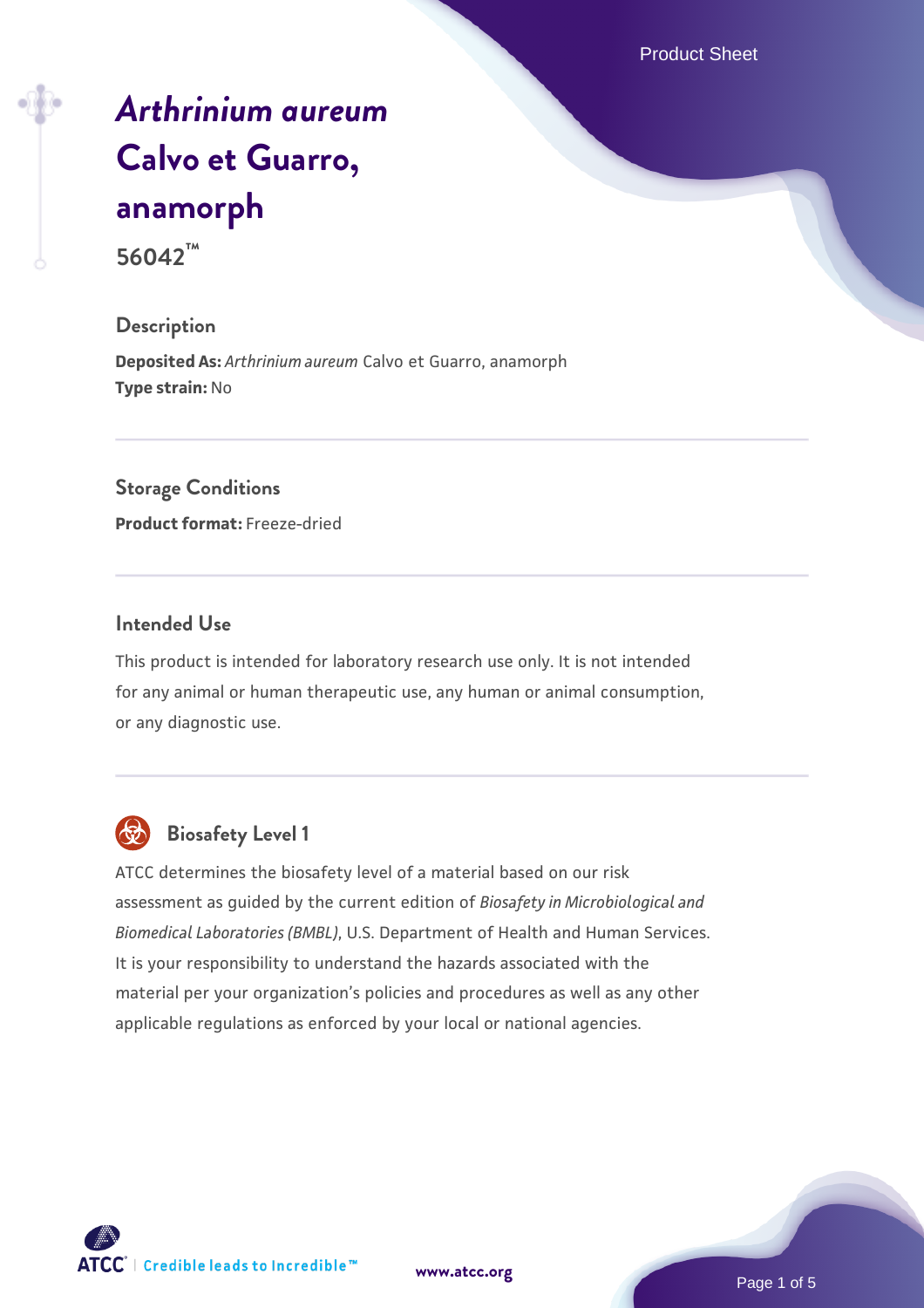ATCC highly recommends that appropriate personal protective equipment is always used when handling vials. For cultures that require storage in liquid nitrogen, it is important to note that some vials may leak when submersed in liquid nitrogen and will slowly fill with liquid nitrogen. Upon thawing, the conversion of the liquid nitrogen back to its gas phase may result in the vial exploding or blowing off its cap with dangerous force creating flying debris. Unless necessary, ATCC recommends that these cultures be stored in the vapor phase of liquid nitrogen rather than submersed in liquid nitrogen.

## **Certificate of Analysis**

For batch-specific test results, refer to the applicable certificate of analysis that can be found at www.atcc.org.

## **Growth Conditions**

**Medium:**  [ATCC Medium 323: Malt agar medium](https://www.atcc.org/-/media/product-assets/documents/microbial-media-formulations/3/2/3/atcc-medium-323.pdf?rev=58d6457ee20149d7a1c844947569ef92) **Temperature:** 24°C

## **Material Citation**

If use of this material results in a scientific publication, please cite the material in the following manner: *Arthrinium aureum* Calvo et Guarro, anamorph (ATCC 56042)

## **References**



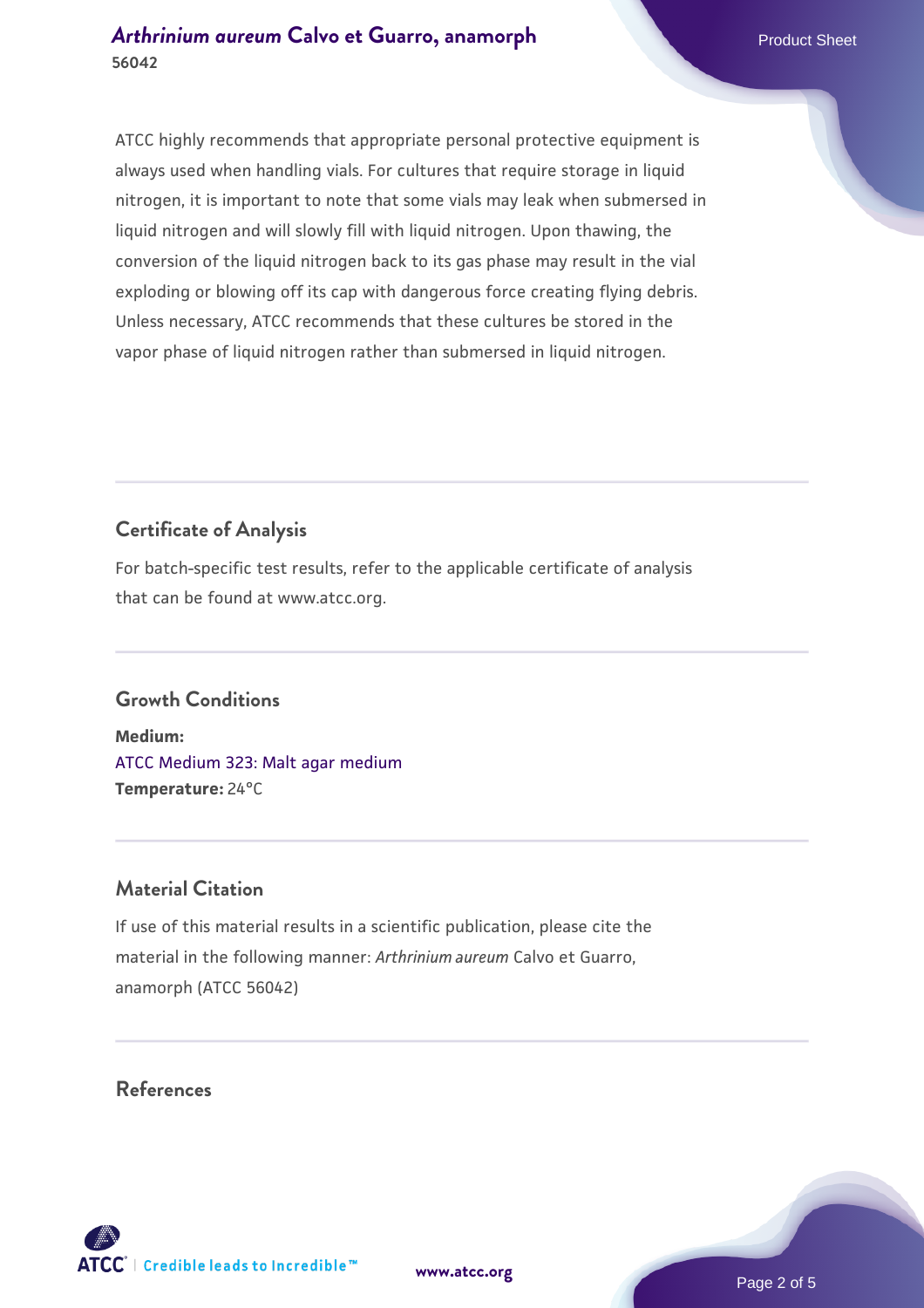References and other information relating to this material are available at www.atcc.org.

#### **Warranty**

The product is provided 'AS IS' and the viability of ATCC® products is warranted for 30 days from the date of shipment, provided that the customer has stored and handled the product according to the information included on the product information sheet, website, and Certificate of Analysis. For living cultures, ATCC lists the media formulation and reagents that have been found to be effective for the product. While other unspecified media and reagents may also produce satisfactory results, a change in the ATCC and/or depositor-recommended protocols may affect the recovery, growth, and/or function of the product. If an alternative medium formulation or reagent is used, the ATCC warranty for viability is no longer valid. Except as expressly set forth herein, no other warranties of any kind are provided, express or implied, including, but not limited to, any implied warranties of merchantability, fitness for a particular purpose, manufacture according to cGMP standards, typicality, safety, accuracy, and/or noninfringement.

#### **Disclaimers**

This product is intended for laboratory research use only. It is not intended for any animal or human therapeutic use, any human or animal consumption, or any diagnostic use. Any proposed commercial use is prohibited without a license from ATCC.

While ATCC uses reasonable efforts to include accurate and up-to-date information on this product sheet, ATCC makes no warranties or representations as to its accuracy. Citations from scientific literature and patents are provided for informational purposes only. ATCC does not warrant

**[www.atcc.org](http://www.atcc.org)**



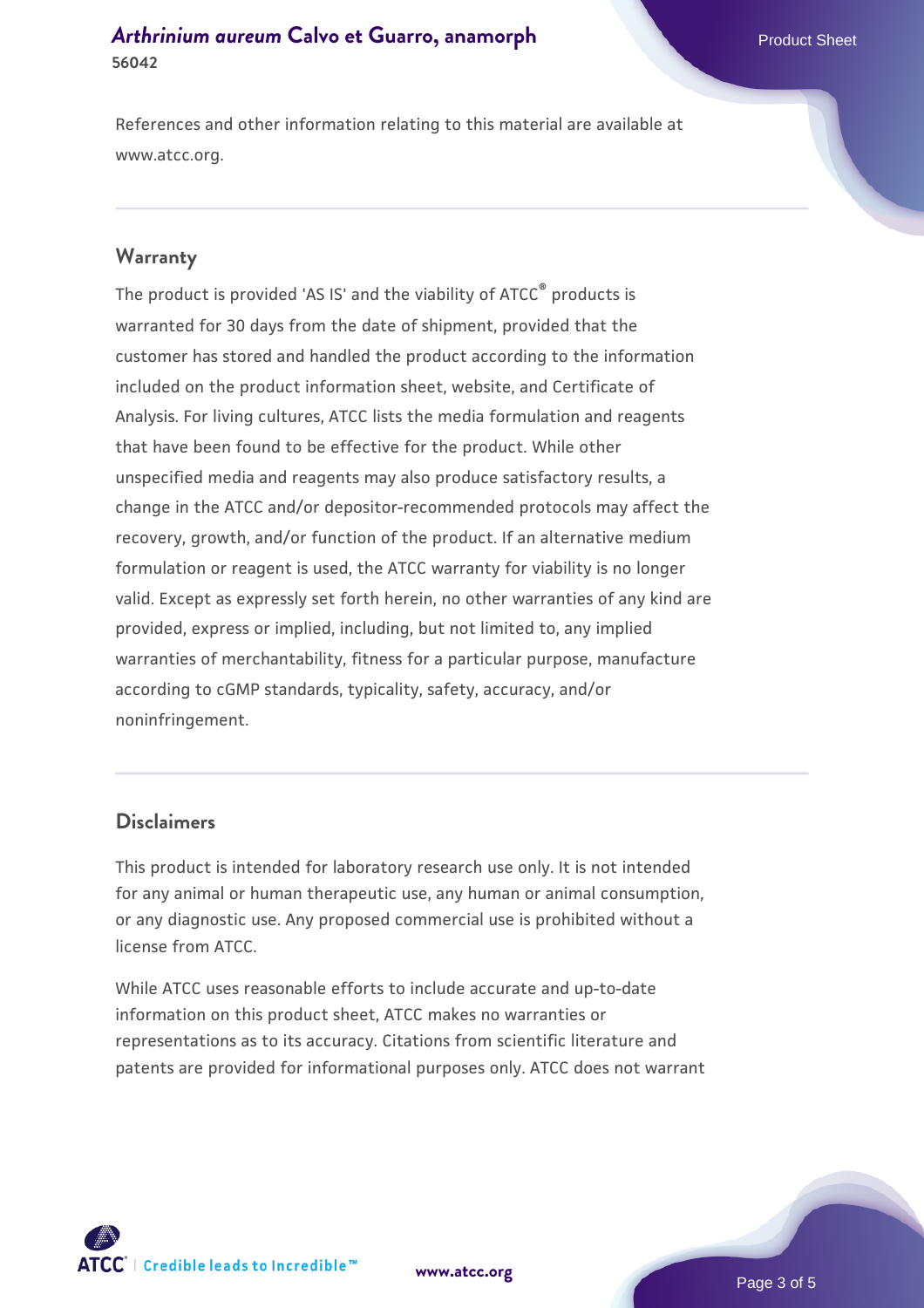that such information has been confirmed to be accurate or complete and the customer bears the sole responsibility of confirming the accuracy and completeness of any such information.

This product is sent on the condition that the customer is responsible for and assumes all risk and responsibility in connection with the receipt, handling, storage, disposal, and use of the ATCC product including without limitation taking all appropriate safety and handling precautions to minimize health or environmental risk. As a condition of receiving the material, the customer agrees that any activity undertaken with the ATCC product and any progeny or modifications will be conducted in compliance with all applicable laws, regulations, and guidelines. This product is provided 'AS IS' with no representations or warranties whatsoever except as expressly set forth herein and in no event shall ATCC, its parents, subsidiaries, directors, officers, agents, employees, assigns, successors, and affiliates be liable for indirect, special, incidental, or consequential damages of any kind in connection with or arising out of the customer's use of the product. While reasonable effort is made to ensure authenticity and reliability of materials on deposit, ATCC is not liable for damages arising from the misidentification or misrepresentation of such materials.

Please see the material transfer agreement (MTA) for further details regarding the use of this product. The MTA is available at www.atcc.org.

## **Copyright and Trademark Information**

© ATCC 2021. All rights reserved. ATCC is a registered trademark of the American Type Culture Collection.

### **Revision**

This information on this document was last updated on 2021-05-19

## **Contact Information**



**[www.atcc.org](http://www.atcc.org)**